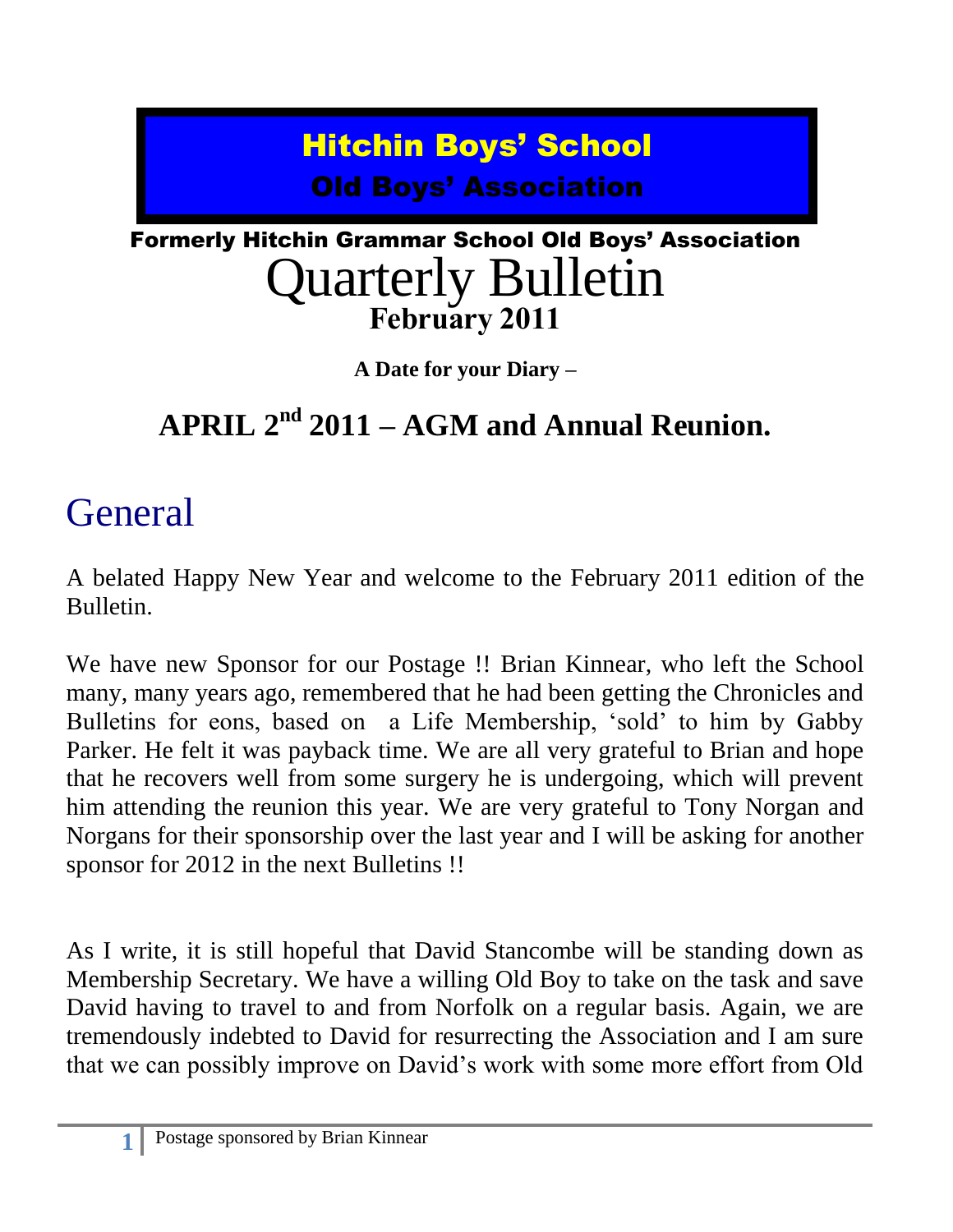Boys who are willing to come onto the Committee. ( ED: No change from last time !!)

It is not an onerous task, four committee meeting each year, usually on a Wednesday evening, starting at 7.30pm, plus the AGM and Annual Reunion in April. Give it some thought and talk to me if you have any questions.

# Reunion

The AGM and Annual Dinner are now being finalized as is the Hockey Match. At the end of the Newsletter you will find :-

- The Agenda for the AGM
- The Minutes from last Year's AGM
- Details of Menu and Toasts
- The order form for the Dinner, together with details on how to send the requests to me.

The School will be open in the afternoon for Old Boys to visit the Library etc. There will be an over 30's v under 30's Hockey Match in the afternoon.

Craig Hunter is our speaker this year and here is a brief CV to whet your appetite ! :-

Left HBS in July 1979, as Deputy Head Boy Chef de Mission of the England Team at the 2010 Commonwealth Games Deputy Chef de Mission – preparation of British team at the 2012 Olympic Games British Swimming Team Manager 1989 to 2006 Founding Director of company specialising in compliance and governance consultancy

Now that's a job spec I think lots of us could only dream about !!

**2**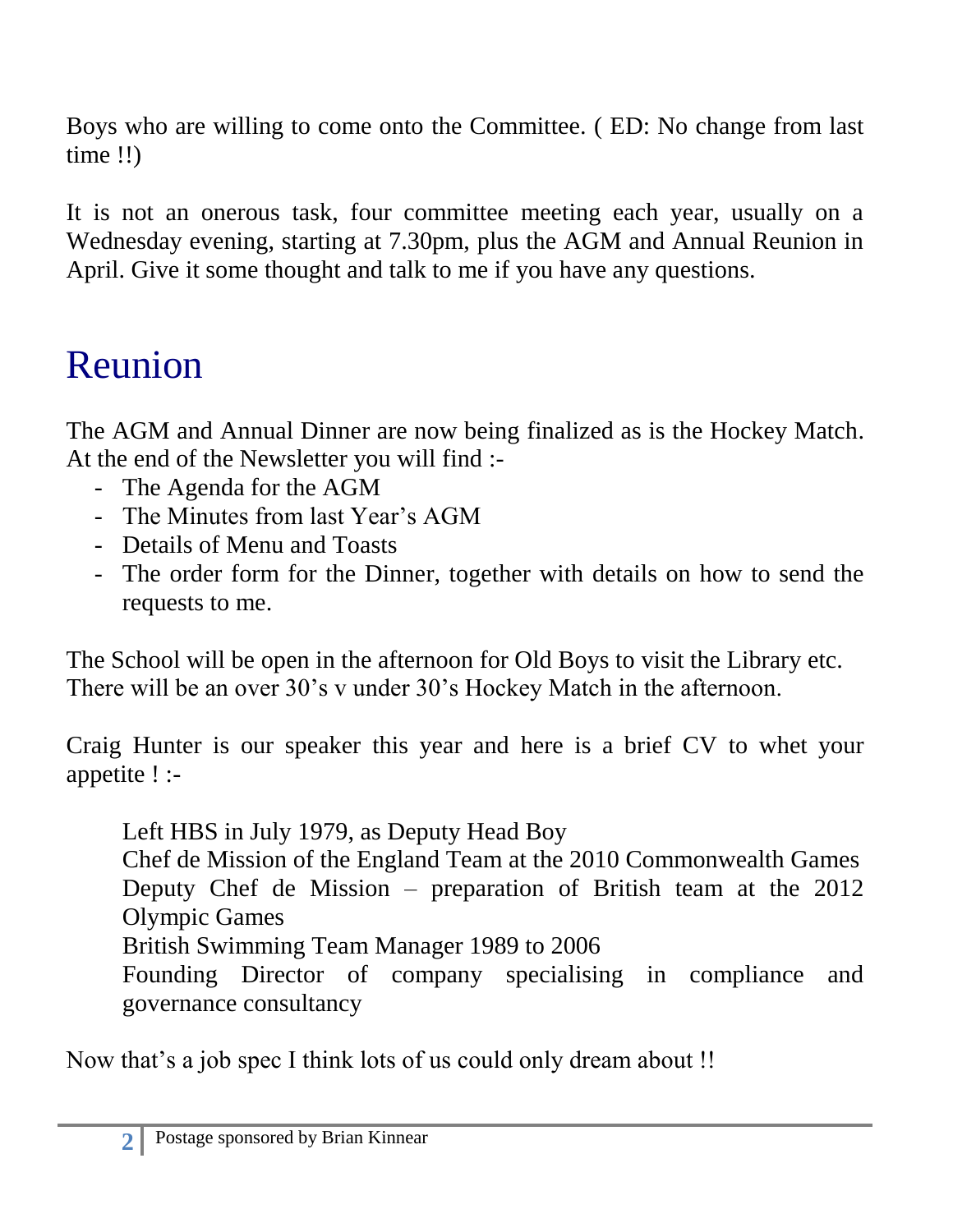This year, if at all possible, I would like to have the money in before the event, to save me chasing after you on the night !

# In Memorium

I have to report the loss of three members, two ex-staff and one Old Boy, together with two other Old Boys..

### **Ian Pearce**

John Mayhead writes :- Do you remember Ian Pearce? Sadly, I am going to the Vale for his funeral at mid-day today! He was born on the 18th of January, 1934 and died on the 18th of October. He worked for me at one time. At the present moment I know no more than someone telling me that his death was noted in the Comet. I seem to spend a lot of time going to funerals, I asked the doctor why this is, he says, that it has something to do with my age!

### **Robert (Bob) McLeish**

Bob was a man of contrasts and it is perhaps especially fitting that Joseph read for us that ancient poem of stark contrasts. War and peace, hate and love, weeping and tears all jostle for their place in our lives. Bob"s life was no different.

Bob had relatively humble beginnings. He grew up in the "jewelled Scottish hamlet" of Aberfeldy in Scotland where his parents ran the village shop. As a lad Bob cycled from home to home delivering groceries. His parents ensured he was rewarded for his work. Money may have been tight but Bob didn"t go short. Into his twenties, Bob"s parents provided regular pocket money. Even when Bob and his new wife returned home from their honeymoon they found a box of groceries on the doorstep. A sign of his mother"s intention to continue looking after her son for many years to come! In time, Bob's sister, Agnes took over this responsibility and became a tremendous support to him.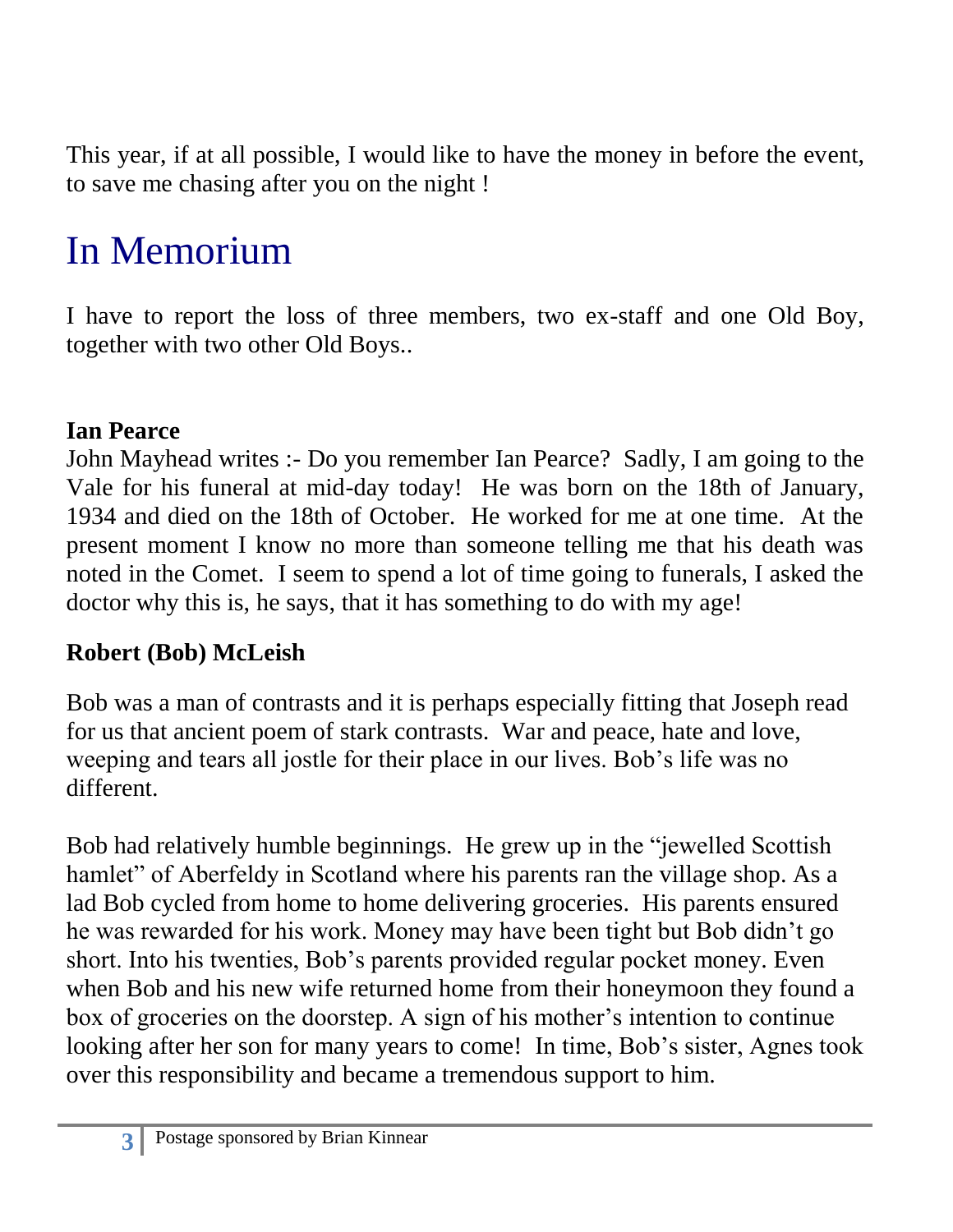Sport was always one of Bob"s great passions. Jim Belford, one of Bob"s oldest friends, who shared his student days in their celebrated digs at 424 Crow Road in Glasgow, tells the story of how he and Bob hitch-hiked from Perth to London in 1948 and managed to find favoured places to stand at the finishing line of most of the Olympic track events at Wembley Stadium. The journey down was not without adventure. Somewhere near Manchester, in immensely thick fog, Jim and Bob spent the night camping in what they thought was a field. In the cold light of dawn they found themselves in the middle of a large grassy "roundabout"!

Bob was capped 5 times for Scotland at hockey in 1958/59. The national side"s record with his assistance comprised one win, with Scotland beating Belgium 2-1, one draw, against Wales; but, inexplicably, three losses: to the Netherlands, England and Ireland. The games were played at Dundee, Grangemouth, Hawick, Aberdeen and Amsterdam. Save for the last, not the most glamorous life as a sports international!

Bob"s long teaching career began in Scotland but, peeved at not being appointed to a job he coveted, he moved with his wife and children south where he taught at Hitchin Grammar School for Boys from 1959-1981. Blairgowrie's loss was Hitchin's gain.

His influence as a teacher was wide spread. It has not been uncommon for Aileen and Robin to be told, on mentioning their surname to a chance acquaintance that he had been taught by a Mr McLeish. That was their father, who had been *a positive and inspirational influence on young impressionable pupils*.

On hearing of Bob"s death, Tony Buckland, another former student, wrote: *I have very fond memories of him. His approach to teaching was very different and I believe he was one of the very few who treated us like young adults.*  Blueharts (the hockey club which had a strong connection with Hitchin Grammar School) flourished after he took on the role of hockey player and coach and a large number of quality hockey players emerged during his time. And in the words of another student on hearing of Bob"s passing: *I think of*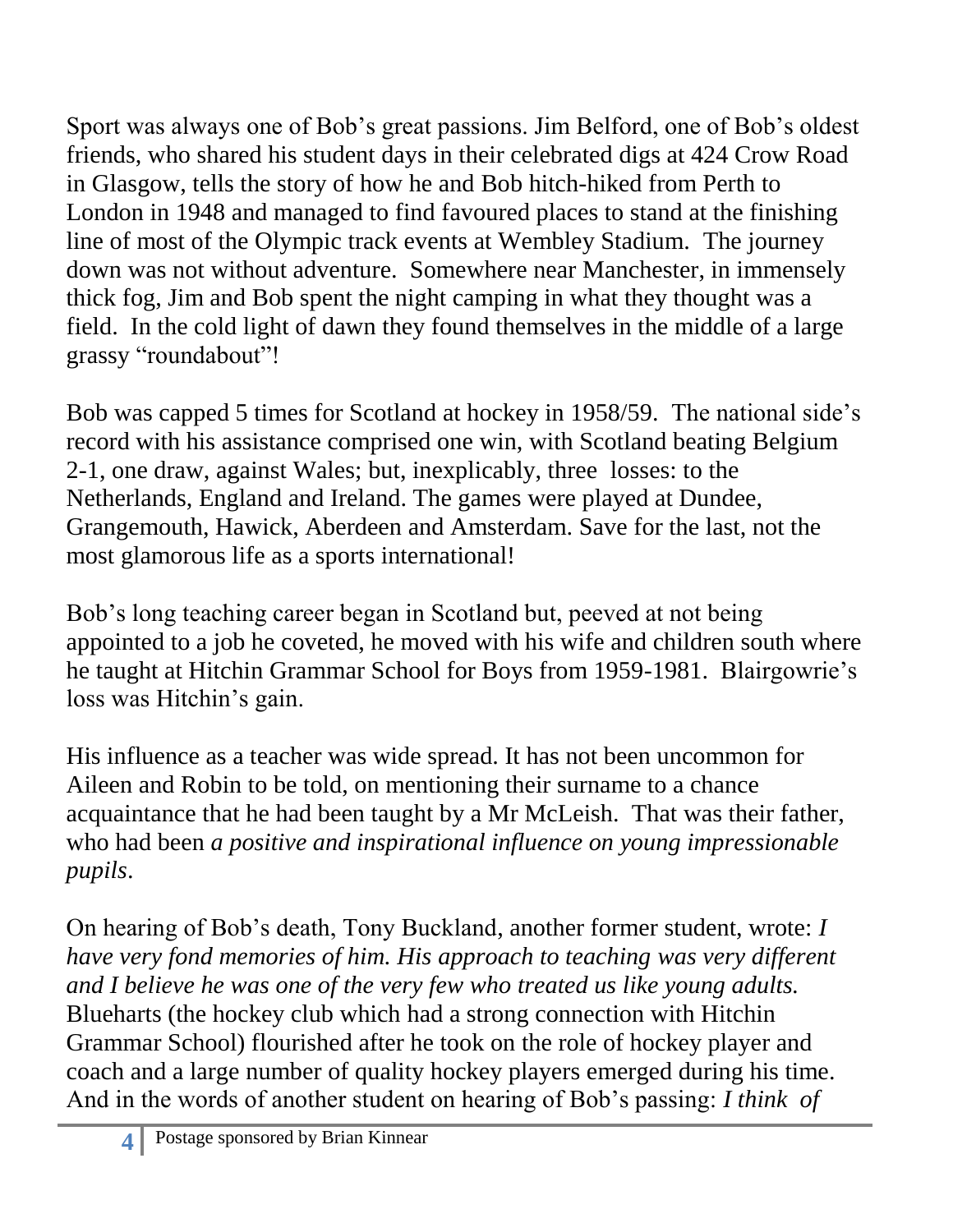*bitter, frosty, knee scrape, February days on the Russell Field when a superb rugby player attempted to teach me to turn my a\*\*se and pass, whilst I fumbled like the dozy Welshman he frequently accused me of being!! Please remember, as I will, what a wonderful inspirational teacher and sportsman he was*.

Bob was likewise a valued and respected colleague. A former deputy head has written: "*Bob was a much-loved personality at Hitchin Boys' School. He was a legend as an international hockey player and enlivened us with his quirky humour. His Scottishness was very much a part of his character and he could have found a place in a latter-day Robert Louis Stevenson novel! He will always be part of my package of fond memories of the school*." Bob is also remembered as an exceptionally talented pianist, an interest he retained to the end of his life, regularly entertaining his fellow residents of the Laurel Dean Residential Home where he spent the last four years or so of his life with dignity and kindness.

Among those who learned hockey at Bob"s feet were Bernie Cotton and Dave Whitaker, who, as coaches, took the Great Britain Hockey team to the Olympics in Seoul in 1988. Bob can undoubtedly be credited with being one of the architects of the team"s gold medal. Dave wrote of Bob: "*He was a wonderfully kind person who had a very positive influence upon so many. It was Bob who provided much of the initial motivation and inspiration that attracted me towards Physical Education and Coaching*".

In retirement Bob honed his skills as a golfer, having, as another of his colleagues said: *a very fine golf swing, which he executed with metronomic ease*. In one Christmas "thank you" letter to his grandchildren he wrote: "*Your arctic explorer's cap is coming in useful on the golf course. All I need now is a pair of huskies to pull my clubs up Letchworth's icy hills!*"

In many ways Bob was a sociable and gregarious man. Letters to family and friends confirm his strong sense of irony and quick wit. On at least two occasions Bob was instrumental in reuniting old friends and colleagues: a Scottish get-together of the Jordan Hill teacher training college students, 45 years on, and a staff reunion for Hitchin Grammar School. Those links with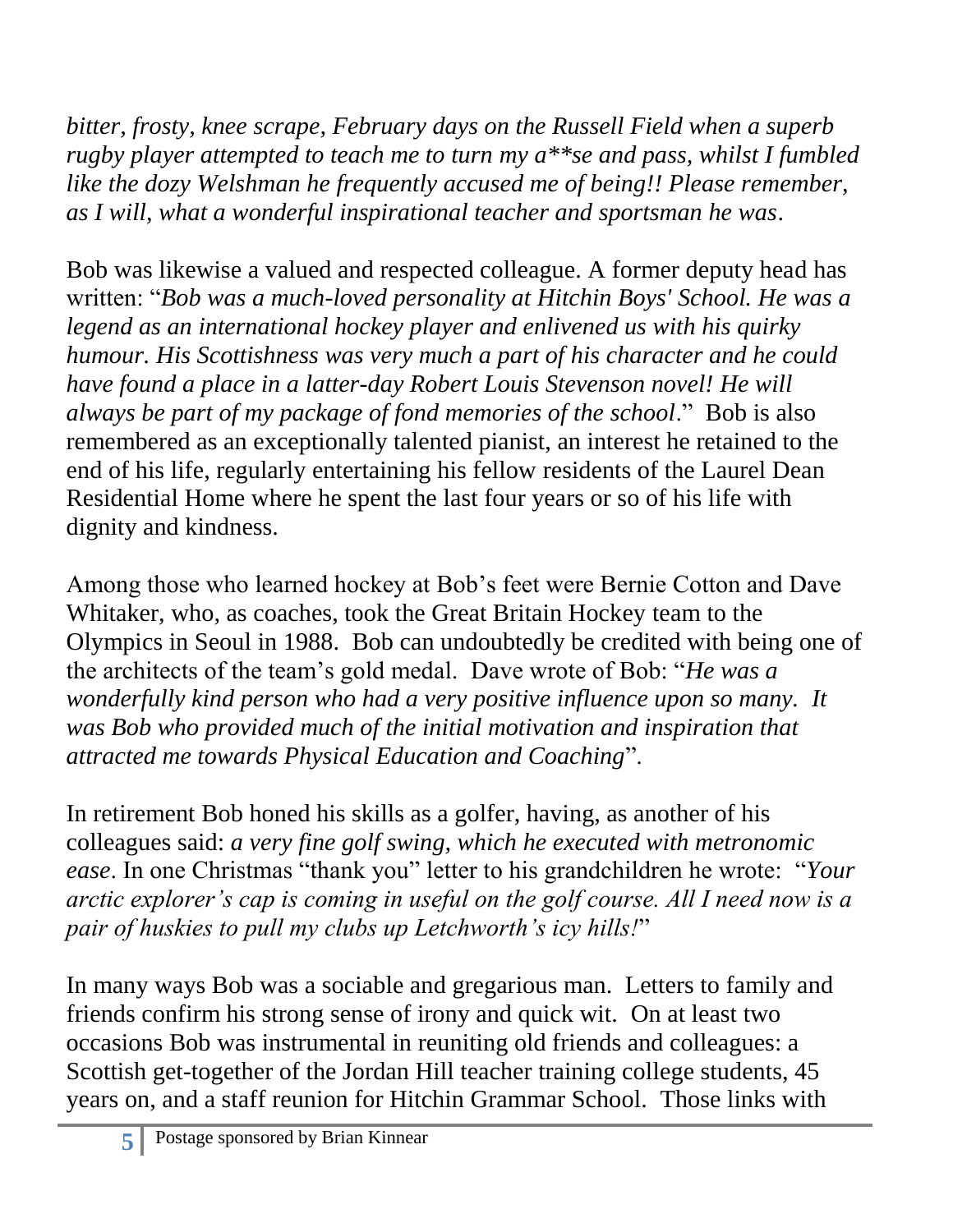old friends and colleagues clearly meant a lot to Bob. In later years, his courtesy and charm continued to make him well-liked and will mean he is much missed.

## **John Eyres Gwinnell 1935 – 2001**

John died on January  $1<sup>st</sup>$  2011 after a formidable fight against cancer. A celebration of his life was held at St. Columba"s Church Hull on Wednesday 12<sup>th</sup> January. The Association President, Tony Buckland and the President Emeritus, David Stancombe both attended the service.

John was appointed to the School by Maurice Dolden in 1959 to teach Geography. This was his first teaching post since graduating at University College Oxford and completing his National Service. He became second master in 1969 until he left in 1973 to take up the post of Vice-Principal at Stockton  $6<sup>th</sup>$ Form College. While at Hitchin he showed his strength of character in the classroom, the staffroom and on the games field. He was much respected for his handling of boys and staff, firm yet fair, and was always able to give a calm reasonable response on any occasion. When John joined the staff the popular Easter walking parties for sixth formers at HBGS and HGGS were organised by Ernie Whitworth but it wasn"t long before John took over and carried on the tradition until he moved on to pastures new. To this day there is many a tale told of some adventure or occasion on these trips and they are always remembered with fond memories of their contemporaries and the staff who gave up their holiday time to accompany the party. On the games field John enjoyed a variety of sports, golf, cricket and hockey being the main ones. He became a member of the Old Boys Hockey Club, Blueharts and enjoyed playing with past and present members of the school. He later took up umpiring a role he played with suitable aplomb. But it was golf that he carried on playing throughout his retirement.

John"s appointment to Stockton Sixth Form College involved him in setting up a new educational establishment, being involved with much of the proposed building plans and appointing the staff.

While at Stockton (his first experience of a mixed school) he continued his love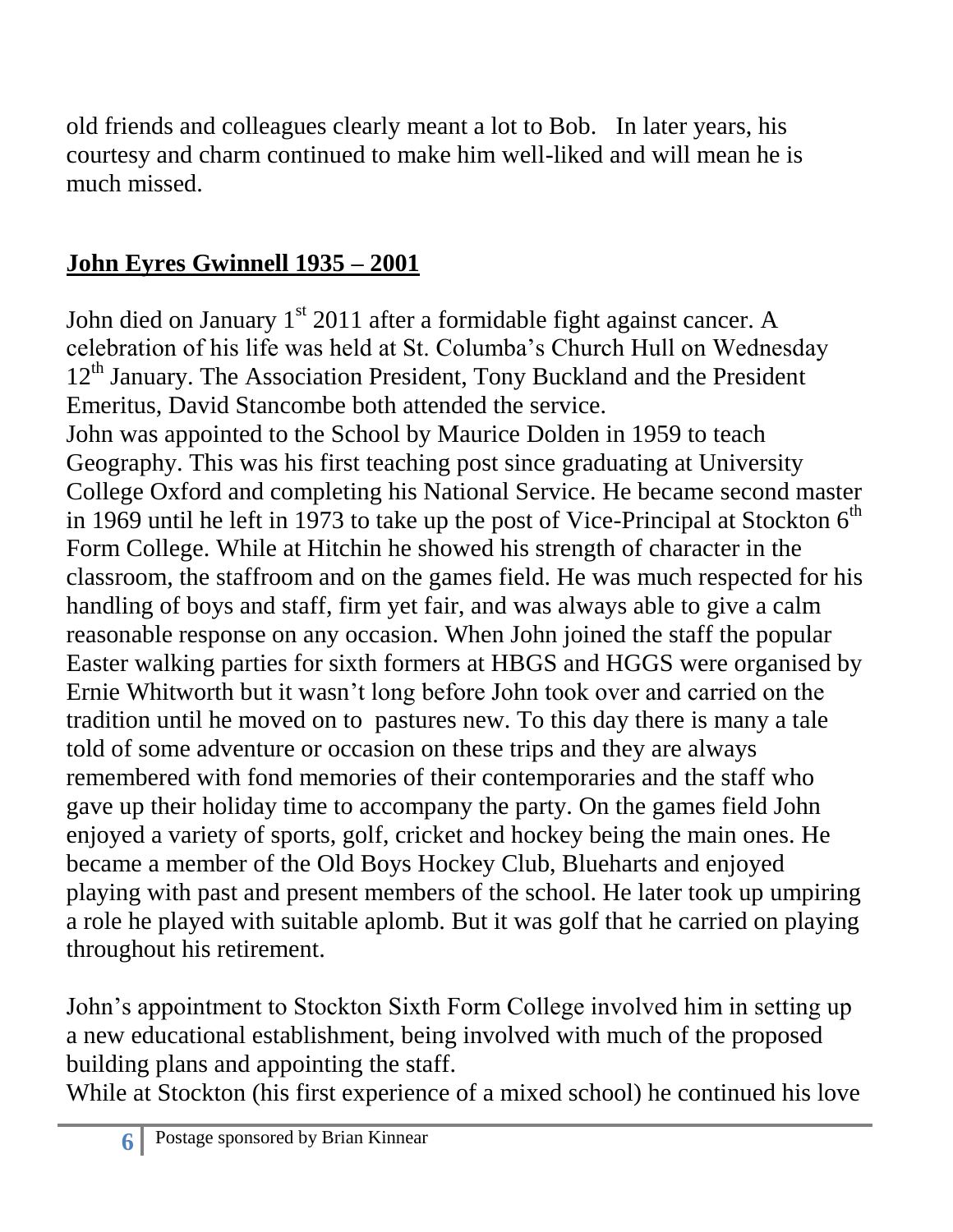of hockey and introduced many of the students to the delights of fell walking. He was even persuaded to appear in a college production of Salad Days, as the rather camp Couturier and the Bishop.

After four years in Stockton John uprooted the family to move south and take up the post of Headmaster at St Edwards Church of England School, Romford. He held this post for eight years and during this time his skills as a communicator, diplomat and counsellor became even more apparent, (Not apparently all the time; on one occasion on the hockey field he refused to get out of the way of a bully (from somewhere in Essex!) and finished up with a smashed collar bone.)

Then John went back north to take over the guiding role at Hull Sixth Form College. After 12 years here he retired. Retired wasn"t a word that you used with John. He had already become involved with St. John's College York. This role he continued until illness made the travel to York too arduous. His major contributions at York involved the sale of a companion college in Ripon; the use of the large amount of money accrued from this sale was used in the enlarging and upgrading of the facilities at St. John"s to form a university college from the previous teacher training one.

John was also heavily involved with the Hull Education Committee and would frequently be asked to chair committees where educational, political and financial interests were in opposition to one another. He would listen to the arguments, frequently long-winded, and then succinctly summarise the salient points and leaves others to decide what to do. It is this quality that so many admired in John. His involvement in church work increased. He was, for the Archbishop of York, a senior selector for ordinands for 10 years, on Bishop of Hull's "think tank", Deanery Synod etc, etc!

Our condolences go to Ann, John"s wife for over half a century, his three sons, Peter Christopher and Jonathan, and all the following generation. It was particularly moving to listen to the tributes that the three sons paid to their father; and the talk by the Ven. Peter Harrison of John"s strong Christian belief and service to the Church. He was able to show some of the light-hearted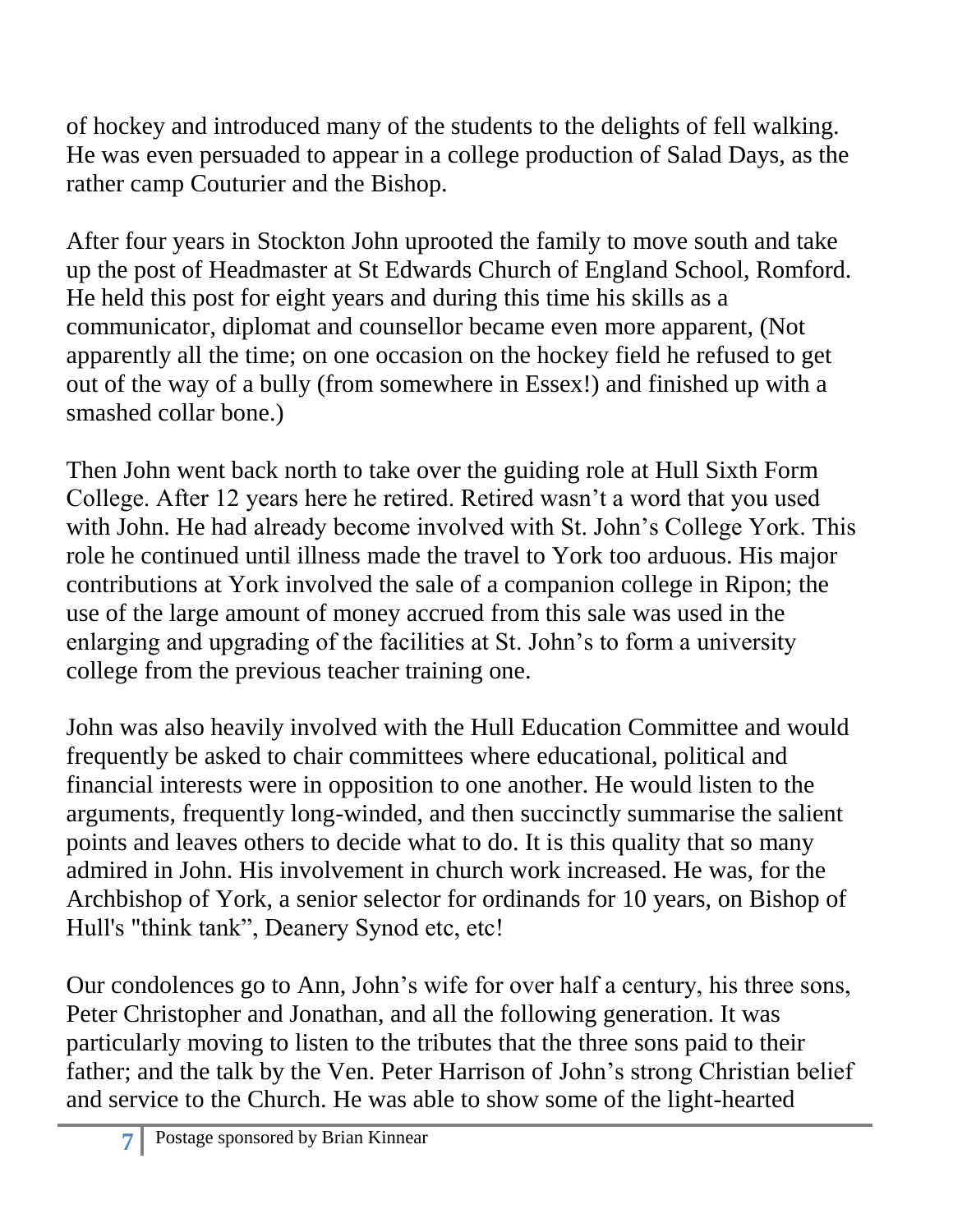moments that they shared on the golf course. I know where all those golfing jokes came from now. I am proud to have known John for over 50 years as a colleague, a team member and a friend. Together with Ann and Sheila we have shared many happy occasions at the theatre, listening to music and of course good food and fine wine. There was always plenty of the latter for us to enjoy. John was a good man, gracious, genuinely godly, and a caring person. He was erudite and respected by the many who have known him in various walks of life. He will be sorely missed yet leave a fund of happy memories for those of us lucky enough to have known him.

David Stancombe  $(1949 - 1957 \text{ and } 1965 - 1995)$ 

## **Dick Carnill**

From his brother Denys : My brother Dick died just before Xmas after a long illness. His funeral took place near Knebworth on 10th Jan. Dick left school after his School Cert in about 1940/41 to go into his father's business. He had an unpleasant time in the Army, going across to France on DDay +1 and being involved in bitter fighting around Caen. More cheerfully, he joined Blueharts when he was demobbed. ED : Dick was a long time member of Blueharts and one of the influences on the younger members of the Club. He was a very sociable man, except on the Hockey field, where he was rather uncompromising !!

## **H.F. (Tony) Creasey**

Again from Denys Carnill **:** My cousin Tony Creasy (H.F. Creasy) died early in the New Year. I saw him last, about three years ago I think, when he came as a Lancashire supporter in their game against Gloucestershire C.C. at the Cheltenham Festival. Latterly his sight became poor and he was more or less confined to a scooter cum wheel chair. Tony left HBGS after School Cert (1940/1?) to go into the Royal Navy as an artificer.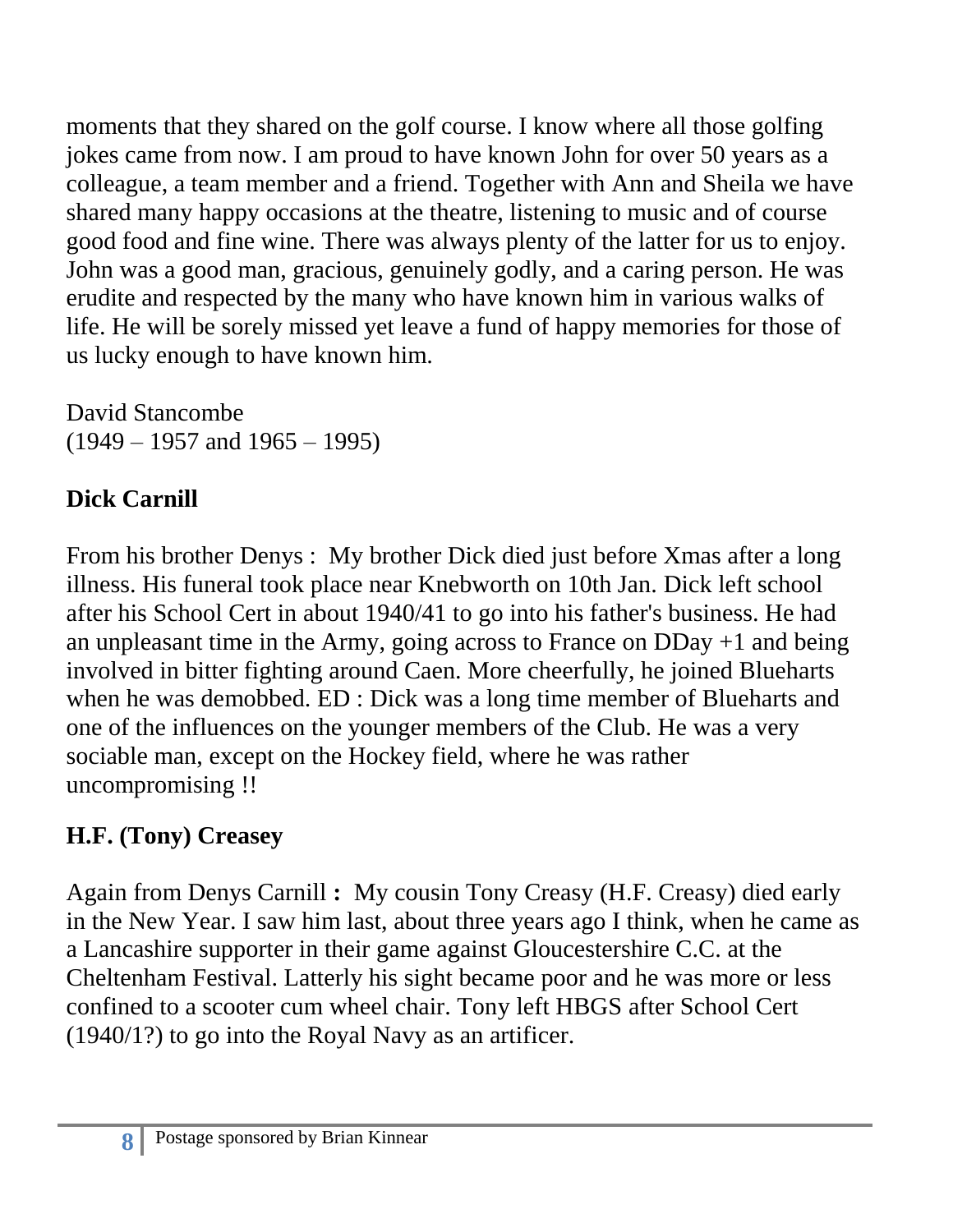# New Members

David S still seems to be pulling them in and we have had a number of new members sign up over the last couple of Months. Do encourage friends, who you know are Old Boys to sign up. It is not expensive, as you well know and, whatever your memories of the school, there is always someone you got on with during that time !

# News from Members

### **Rodney Woods**

Good to hear from you. Yes, I have been a teacher and school administrator all my working life, and until 1995 that was in independent boarding schools in Britain. My first wife unfortunately died of cancer in 1993, I remarried, and that brought me over to the United States where I have been living and working ever since. I am now semi-retired, but still do some teaching at an independent day school in Sarasota, Florida. My address is: 8612 Woodbriar Drive, Sarasota, Fl. 34238. I did attend a reunion at the school in 1994 (I think) and met up with some old contemporaries, but have since lost touch. I would love to be able to get in contact again.

### **Barry Bremner**

The recent excitement over the Ashes test matches reminds me of the summer of 1952 when I was in the sixth form. The GCE exams were on the go and we were moved out of our form room, which became an exam room and we were told to take up temporary residence of the lecture room. All our text books etc were piled up around the lecture room and we used them to hide a radio on which we listened, in a clandestine manner to the England v. South Africa test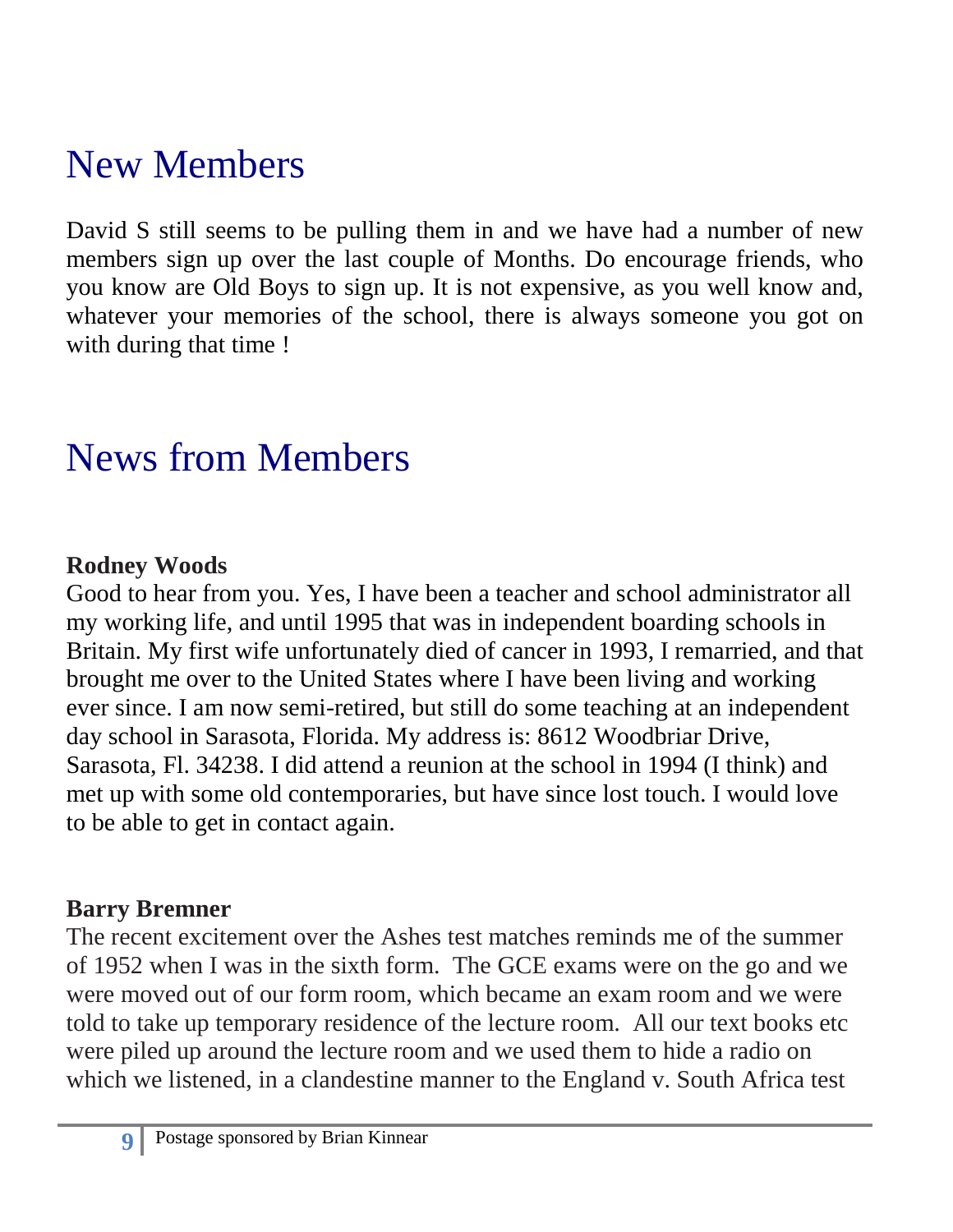match that was taking place at that particular time. It was the Lords match, I recall, and we surreptitiously passed handwritten bulletins on the scores around the school.

We did our best to keep our radio a secret and kept a wary eye out for any masters who might be nearby, and we were convinced that we had been successful in that quest until at a vital stage on the last day of the test match, Messrs Frank Tromans, Stan Rainbow, Dinger Webb and Bill Bowker all made sudden appearances at the lecture room door and asked for the scores - all promising with knowing winks to keep the secret of our cricket radio station!

### **Peter Massam (1975)**

I am currently a director at a mobile device management company with global product responsibility, championing the cause of customer experience management.

I have had brief spells working abroad in France and Kenya before settling back in the UK.

My wife, a teacher, and I now live with our 2 children in Oxfordshire.

**ED** :- I have also heard from many other old boys, usually those who have forgotten the User Name and Passwords for the web site !! Davison Millane, Mike Hall, Olaf Hoeg, Rod Bullard, Nigel Richardson, Andrew Llewellyn are a few. Graham Stubbs has been in contact from his home in Western United States and has an impending meeting with Roger Thirnbeck, who is touring from his home in Canada. Tony Hull is in Australia, impatiently waiting for his first Grandchild to be born. I don"t think he will be doing much babysitting from his home in Toronto!

Please keep in touch, through me, to tell your old friends where you are and what you are doing now. Then arrange to meet up for the reunion on April  $2^{nd}$ 2011.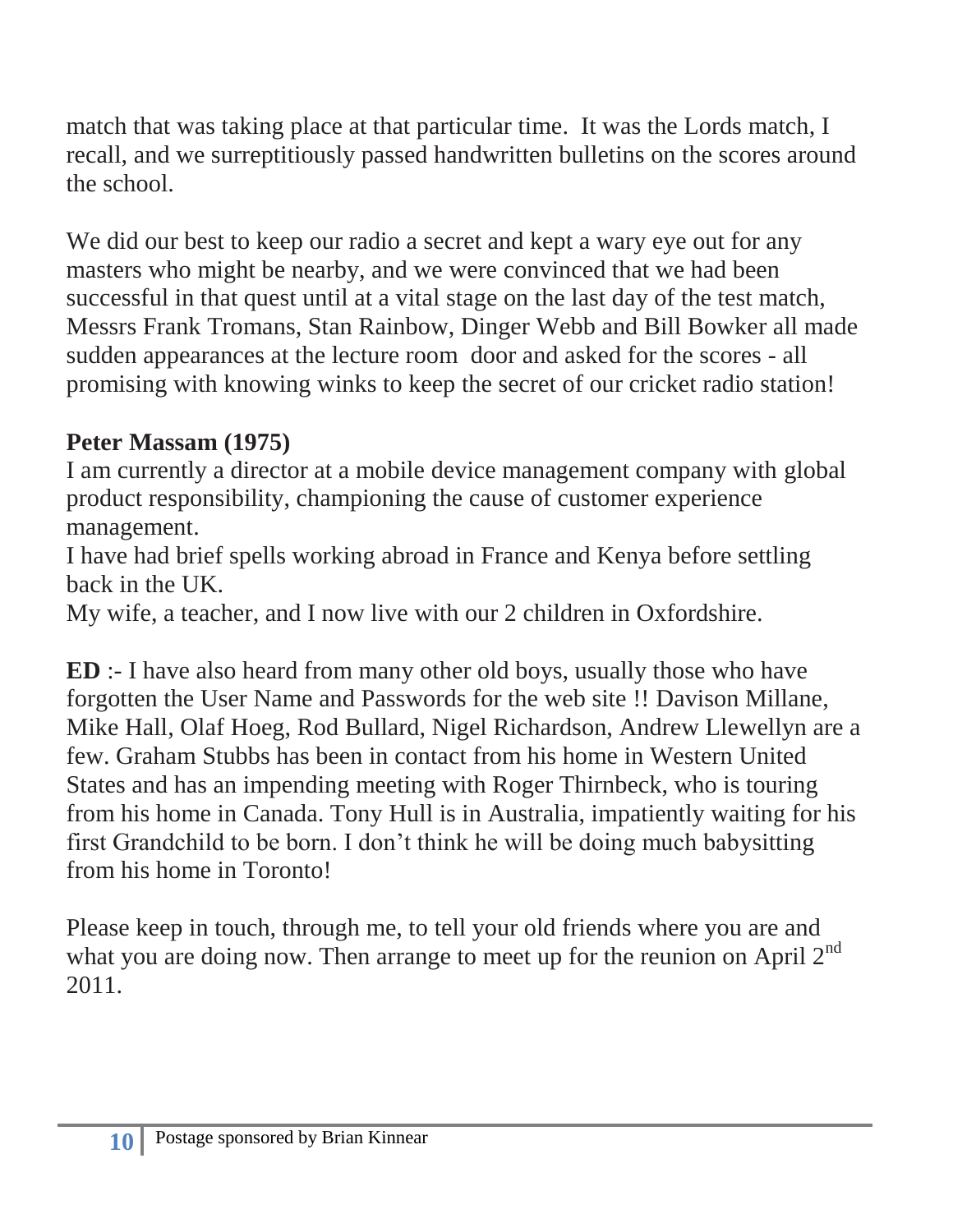# School News

Martin Brown is settling in at the School and wondered if any Old Boys would be able to provide informal assistance to the Boys.

He says :- "Hitchin Boys" School Sixth Formers are currently making decisions about future careers and are always keen for advice and guidance from Old Boys with careers experience. If you are prepared to be contacted by the School directly, please send details of your name, Careers on which you could give advice and an e-mail contact. Please send the details to Head of Sixth Form, Ms Jackie Lansdown ( [lansdownj@hbs,herts.sch.uk](mailto:lansdownj@hbs,herts.sch.uk) ).

Martin is still in his first year in charge and his first report will be at the AGM and the Reunion Dinner.

# Memorabilia Sales

My special offer of the last bulletin only sold three sets, very disappointing !! Offer is still open.

**\*\*\*\*\* Special Offer – All three items for £10.00, including p&p !!!**

**All prices include postage and packing.**

**Centenary Badge - £5.00**



**Print of school view – signed and numbered - £5.00**

**There is another option, to have a framed copy with the Badge from 'The Picture Framer' at 30, Sun Street Hitchin, Tel: 01462 453272. Esther Kirk will assist you and she is, in fact, Rob Varey's niece. Rob was Head boy in about 1957/8.**

**CD of centenary concert + programme - £5.00**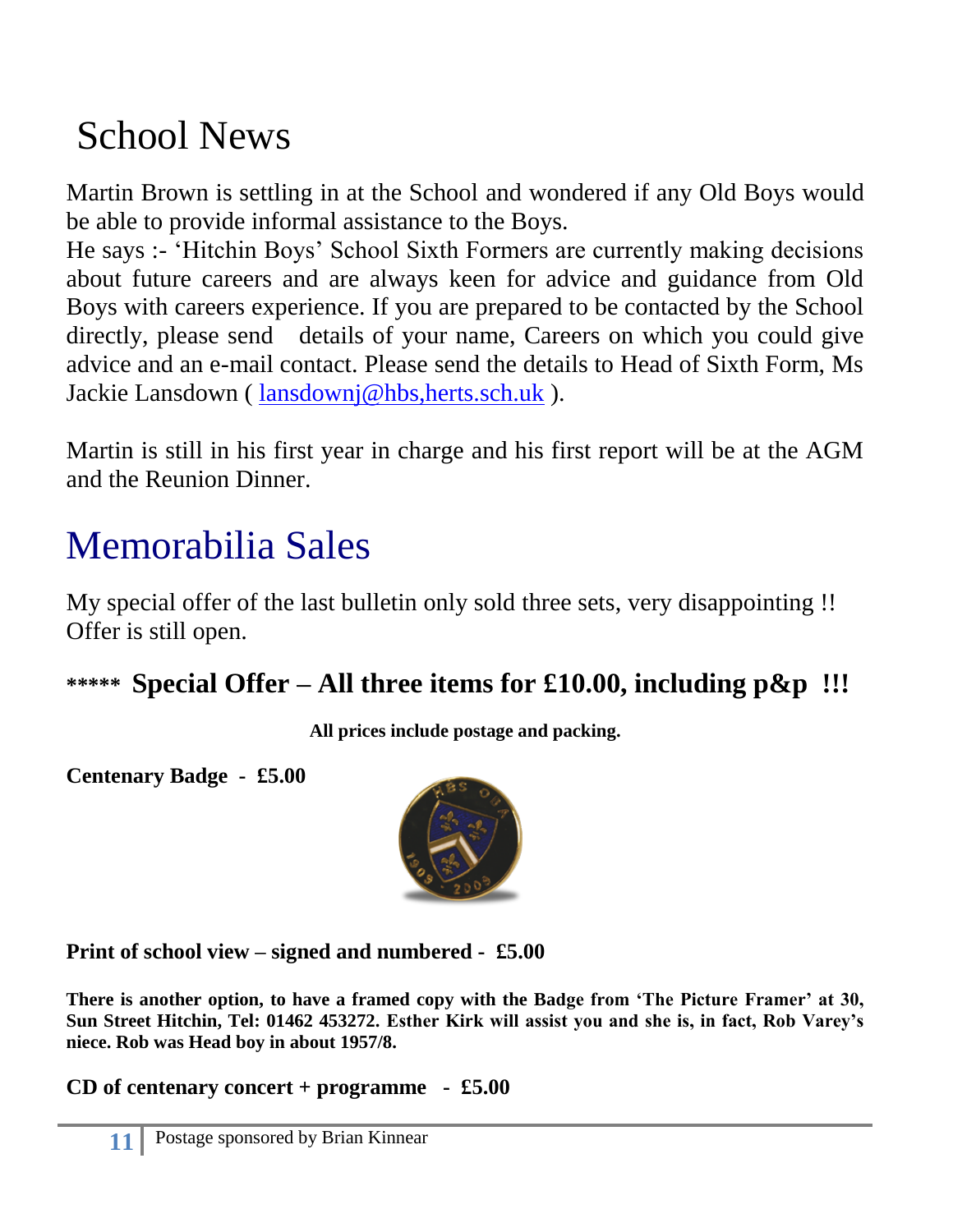#### **ORDER FORM**

| Address: |
|----------|
|          |
|          |
|          |
|          |

Cheques made payable to HBSOBA and sent to Peter Hollingsworth – contact details are at the end of the bulletin.

### Contact Addresses for HBSOBA

Communications for the Association and memorabilia queries may be sent to the **Hon. Sec. Peter Hollingsworth** 01462 834854 07758 649721 hbsobasec@googlemail.com 8 Baldock Road, Stotfold, Hitchin. Herts. SG5 4NZ

Membership matters, please contact **David Stancombe** 01366 328153 davidstancombe@tiscali.co.uk Beck Springs, Beckett End, Foulden, Thetford, Norfolk. IP26 5AF

or via our website [www.oldboysonline.com](http://www.oldboysonline.com/)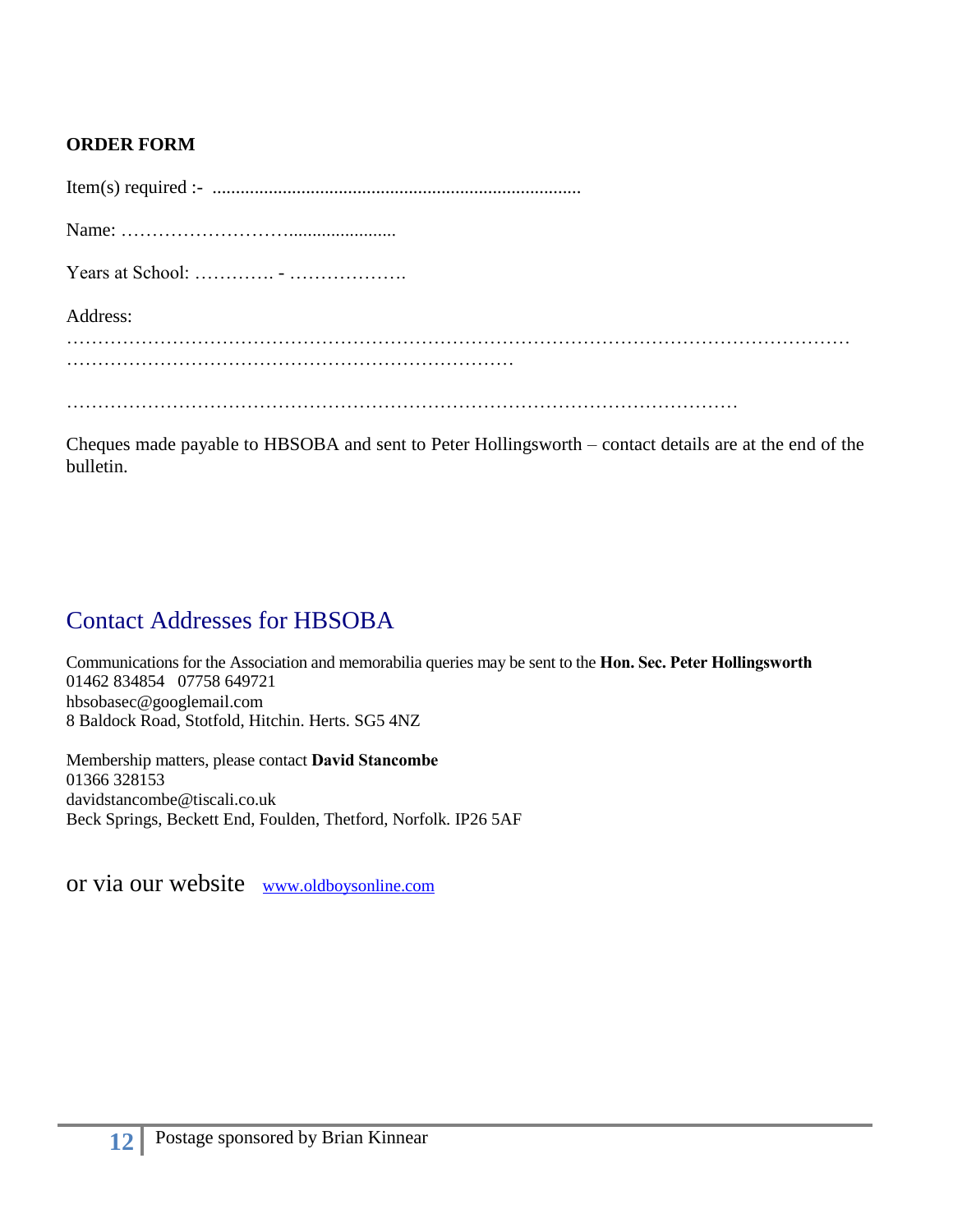### **HITCHIN BOYS' SCHOOL OLD BOYS' ASSOCIATION**

**Formerly Hitchin Grammar School Old Boys' Association**

#### **AGENDA for the ANNUAL GENERAL MEETING to be held on Saturday 2 nd April 2011 at 6.00pm in the School Library**

- **1. Apologies for absence**
- **2. Minutes of the previous Annual General Meeting**
- **3. Matters arising**
- **4. Hon Treasurer's Report and adoption of the Accounts**
- **5. Hon Secretary's Report**

#### **6. Election of Officers and Committee Members : President for 2011 - A. G. Buckland President for 2012 - Vice Presidents :** D.C.Baines, T.P.Brooker, W.S.Bowker, J.C.Burges, D.Carnill, E.M.Cooke, R.F.K.Corder, J.C.Coxall, C.C.Day, S.C.Harding, J.R.Mayhead, M.A.Norris, B.D.Robinson, G.H.Russell, G.L.Shaw, D.E.Simmonds, O.J.Stedman, M.J.Steeley, N.A.Thompson, R.T.Whitmore **Hon. Treasurer -** M. E. Hart **Hon. Secretary -** P. R. Hollingsworth **Committee Members :**

Retiring in 2011 - A.Russell, M.Jones Retiring in 2012 - R.J.MacArthur, M.Russell Retiring in 2013 - H. Gregory Election of Member for this year - M.J.Cranfield Co-opted for 2011 - A.Russell, M.Jones Nominations from the floor

#### **7. Re-appointment of Hon Auditors – Messrs Watts Knowles Hunt**

#### **8. Head Teacher's Review**

#### **9. Any Other Business**

#### **10. Close of Meeting**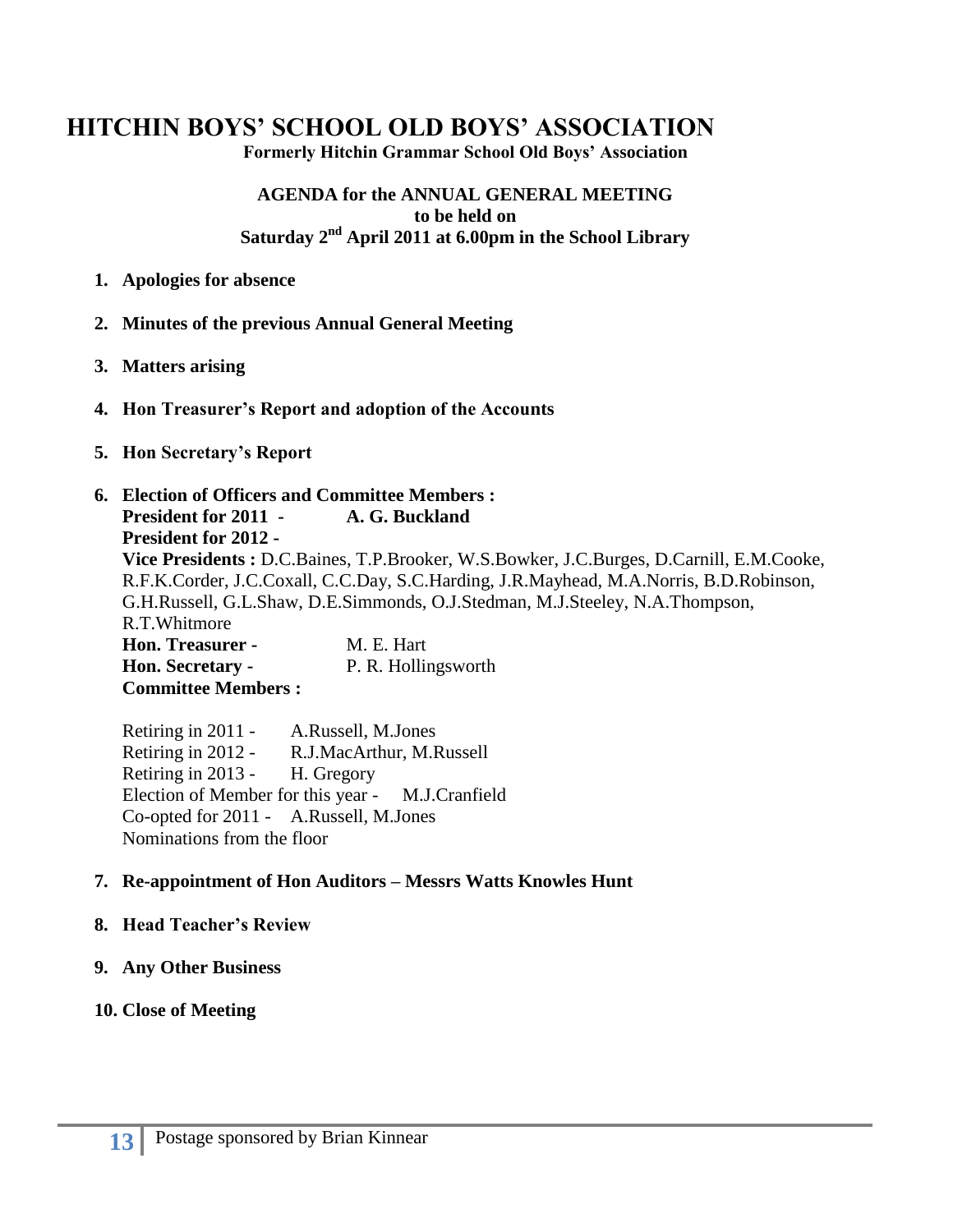### **HITCHIN BOYS' SCHOOL OLD BOYS' ASSOCIATION**

**Formerly Hitchin Grammar School Old Boys' Association**

#### **Minutes of the Annual General Meeting held at 6.00pm. on 24th April 2010 in the School Library**

- Present: Richard Whitmore (President), David Simmonds, David Stancombe, Keith Wadsworth (Headteacher), Stuart Halsey, D.A. Brown, M. J. Pratt, Ian Hare, Neil Thomson, Andy Russell, G. L. Shaw, Hugh Russell, Gavin Bowyer, Howard Gregory, Norman Greensheilds, Tony Buckland, Peter Hollingsworth ( Secretary
- **1. Apologies:** Mark Hart, Mat Jones, and numbers of other old boys
- **2.** Minutes of the Annual General Meeting held on April 22<sup>nd</sup> 2009 were taken as read and confirmed on the proposal of David Stancombe and seconded by Stuart Halsey.
- **3. Matters arising:** There were no matter arising.

#### **4. Hon. Treasurer's Report:**

.

Due to the absence of the Hon Treasurer, the Hon Secretary read out the report and Statement of Accounts for the year ended  $31<sup>st</sup>$  December 2009 Hugh Russell proposed and Tony Buckland seconded that the Statement of Accounts be adopted. This was agreed unanimously. The accounts and the report are an appendix to the minutes. The President proposed a vote of thanks for the Hon Treasurer and the meeting expressed its appreciation for the Treasurer's good work throughout the year.

#### **5. Hon. Secretary's Report:**

The Hon. Secretary presented his first report to the meeting Report. Stuart Halsey proposed and Andy Russell seconded that the report be accepted. The report forms an appendix to these minutes.

#### **6. Election of David Stancombe to the position of Life President Emeritus:**

The President outlined what David had done for the Association over the past years and how his enthusiasm had kept the Association functioning, culminating in a triumphant Centenary Celebration is 2009. The president proposed the adoption of the proposal, Tony Buckland seconded. All were agreed, together with a hearty vote of thanks to David.

- **6. Election of Officers and Committee:** The following members were put forward
	- by the committee and elected or confirmed in office. The meeting agreed unanimously.
	- **President for 2009:** Anthony Buckland ( Proposed Richard Whitmore, Seconded David Stancombe) All were agreed. Richard then vacated the Chair for Tony to continue the proceedings.
	- **• President for 2010:** Anthony Buckland
	- **Vice-Presidents:** D.C.Baines, T.P.Brooker, W.S.Bowker, J.C. Burges, D.Carnill, E.M.Cooke, R.F.K.Corder, J.C.Coxall, C.C.Day, S.C.Harding, J.R.Mayhead, M.A.Norris, B.D.Robinson,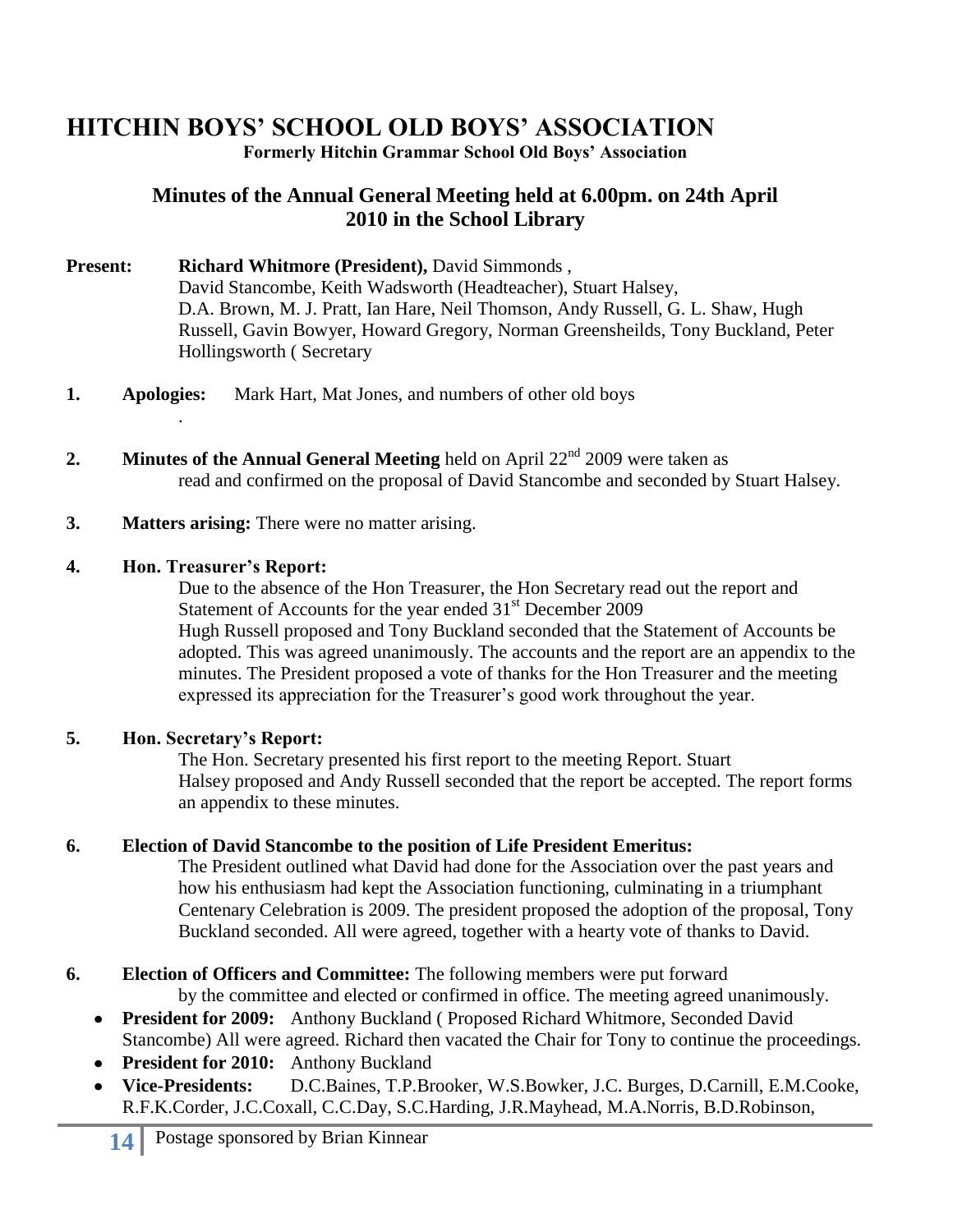G.H.Russell, G.L.Shaw,D.E.Simmonds, O.J.Stedman, M.J.Steeley, N.A.Thomson, R.T.Whitmore

- **Election of new Vice Presidents:** D. Garvie, K.Wadsworth
- **Hon. Treasurer:** M. E. Hart  $\bullet$ 
	- Proposed by D. Stancombe and seconded by S. Halsey. All were agreed
- **Hon. Secretary:** P.R. Hollingsworth  $\bullet$ Proposed by D. Stancombe and seconded by A. Buckland. All were agreed
- **Committee Members:** (Vacancies to be left to the discretion of the committee)

Retiring in 2011 – Andy Russell, Matthew Jones Election of members to retire in 2012. Robert MacArthur, Mark Russell, Election of co-opted member for 2010 M.J. Cranfield. Election of new Head Martin Brown to the Committee was agreed by all. There were no nominations from the floor. The above were proposed by David Simmonds and seconded by Hugh Russell. The meeting unanimously approved the appointment of the new committee. The President expressed his appreciation of the work of those committee members retiring this year.

- **7. Re-appointment of Honorary Accountants**  it was proposed by Peter Hollingsworth and seconded by David Stancombe to re-appoint WKH. The meeting expressed its thanks to Chris Maylin for his work on behalf of the Association.
- **8. Headteacher's Review.** Mr President, gentlemen, I am conscious that on each of the ten previous occasions I"ve reported to you at your AGM I have said that the school is doing well and pretty much everything is hunky dory. This year I have to tell you that …. that is the case again. And I am pleased to tell you that.

In the summer examinations last year 76% of the boys got 5 or more GCSE passes at  $A^*$  - C with 65% getting that including English and Maths. The first figure is the highest we"ve ever had. The 65% was admittedly below our target but they really are cranking the targets up AND changing the way of measuring success each year so I don"t feel we need to be too disappointed. All the indications are that the current Year 11s will secure results that are even better: 86% have already got a C or better grade in English Literature and they have taken science exam in their Year 10 too which suggest that they will do very well.

The A Level results were certainly the best we have ever had and with university places becoming harder to get in the traditional subjects the boys now have to aim for A\* A level grades too. We appear to looking to two more years at least of rising levels of achievement and that is very pleasing when O*f*STED have raised the bar again: schools that were good in their last inspection are now only satisfactory and satisfactory schools are now being judged not adequate.

There has been such a ludicrous obsession recently with what they call safeguarding that schools are experiencing absurd inspection failures. Inspectors arriving for their visit and going straight to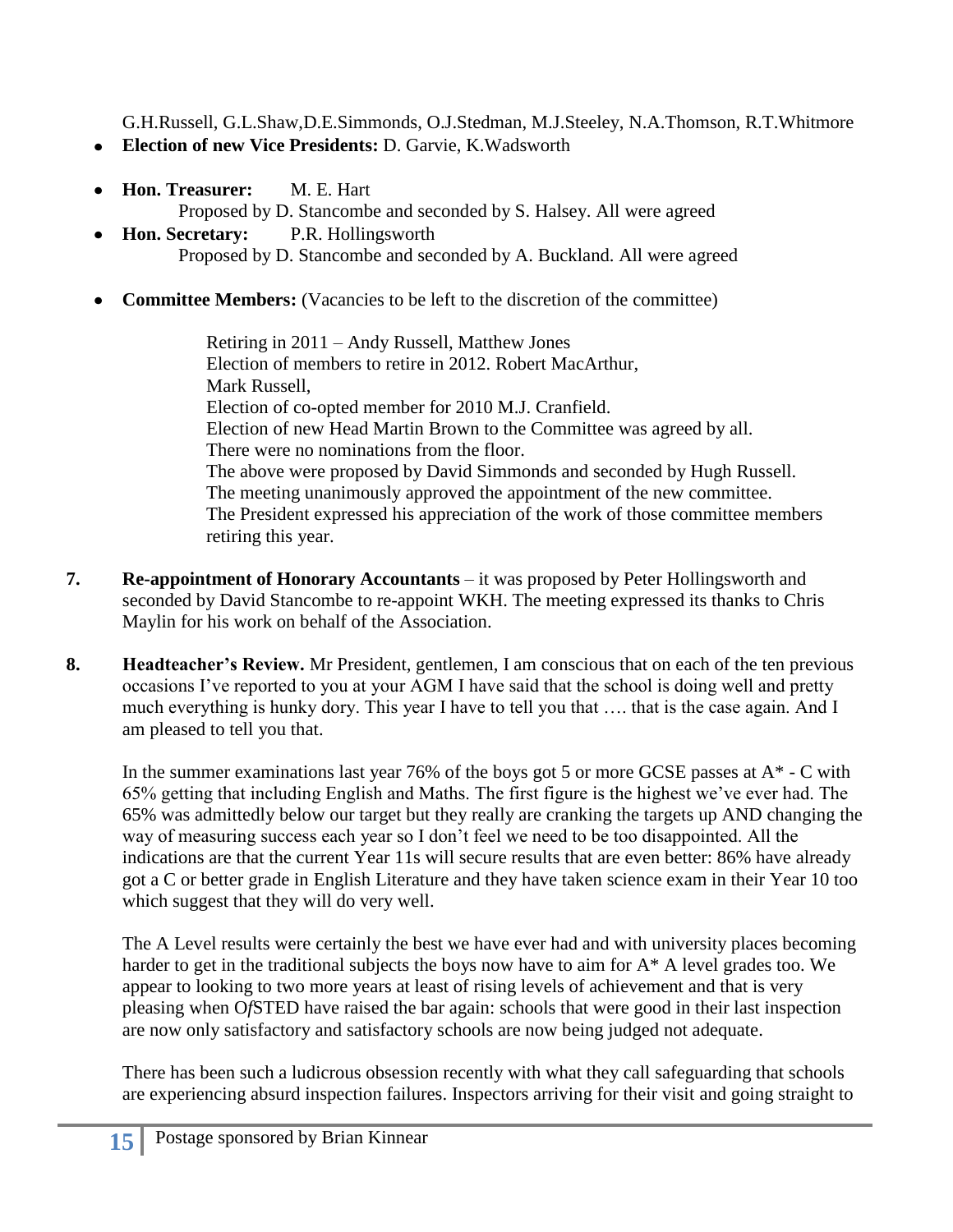the Head"s office to say that the school has failed – before a lesson has been looked at – because they had seen a child walking through the car park. Or because the perimeter fence of a primary school is low enough for an adult to reach over and grab a child, or a teacher had a cup of coffee on her desk running the risk of child being scalded. And these are genuine stories.

It will be very, very hard for a school like this to keep its Good with many Outstanding features judgement.

HBS has long been highly regarded for its success on the sports field and that success has been reaching into sports where we have either not previously participated at all or which we have not focused on. As a result we have had tremendous success at district and county level in swimming, tennis, basketball and badminton as well as rugby, hockey and cricket. There has been a new focus on athletics where we became district champions at all but one age group and County Champions at U13 level. In tennis we were County Champions at U13 and U15. Two junior teams became county cricket champions. Maybe the team of the year was the Year 11 Basketball team which won everything at district and county level and reached the last 16 nationally – losing by just one point at that stage. Badminton teams at U14 and U16 reached county finals. We"re also District Cross Country Champions at Year 7 and 9.

We continue to enjoy variable success in rugby and hockey, largely because we have to compete almost exclusively against schools in the independent sector, including those with boarders. But we"ve probably irritated neighbour schools by dropping into some of the district competitions and winning.

We have a national chess player, a national biathlete, an England Teo Kwondo competitor, a British kickboxing champion and the Junior Doubles Petanque champions.

In music I think we really go from strength to strength. Something like a hundred boys are in the school choir, the orchestra, jazz and swing bands and various ensembles continue and there are some really exceptional musicians throughout the school on a great range of instruments. Every year in the spring concert some of the Year 13 boys perform for the last time and I am fearful that their like won"t emerge from the next years down but they always do.

The production this year was not a musical as it has been for several years and I thought it was not a wise choice, especially as it was decided to change very late on from Oh What a Lovely War to three Dad"s Army episodes. In fact it was fantastic. Really funny and very well done indeed.

I shall say something about trips later this evening but it should be recorded that the list of trips – if you"re interested to see those coming up over the next year or so they"re on our website – just grows and grows. But linking trips with my comments about music and drama I"d like to mention one of the more bizarre events of the year.

To raise some money to help them go on their World Challenge trip to Mozambique the boys, with considerable help from biology teacher Rob Thorp and admin assistant Teresa Lee, organised a Strictly Come Dancing event. The boys paired off and genuinely choreographed dances, got the appropriate costumes and put together one of the slickest and funniest evening"s entertainment I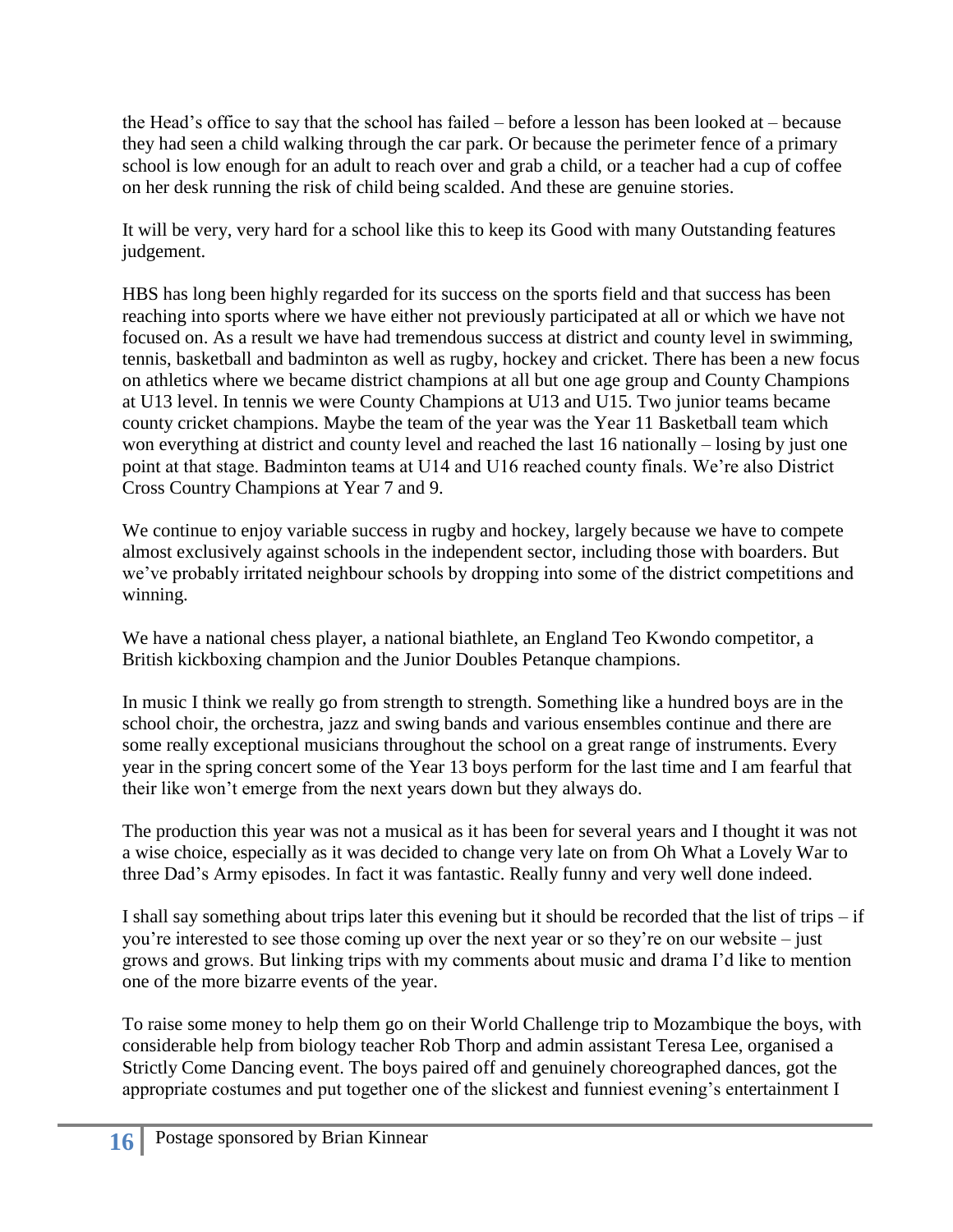have seen for a very long time. There was something surreal, possibly unnerving to see a rugby player dressed in a spectacular red dress, fully made up dancing the pasa doble doing all the lifts and moves that the dance requires.

It was just hysterical. On a sort of serious note I think it was a brilliant demonstration of how safe this school is – hard to describe that to O*f*STED: no bloke would take a chance on that if they thought they would get an unpleasant response from their peers. Not only did they perform to a packed hall on the night but word got out about how good it was they repeated it for the school the following Friday to standing room only.

On the night I was the head judge and was totally stitched up by the other judges who left me with the casting vote for the winner. How to make friends for life with one pair and be accused of being susceptible to bribes by the other!

On other matters our new Language Specialism status is having a real impact. Lessons in various subjects are periodically being delivered in French or Spanish and even assemblies have been done that way too.

A group of boys recently put together for the BBC a news report. We brought in professionals to give the boys the opportunity to use professional sound, lighting and camera equipment and the programme was recorded as live and uploaded to YouTube and our website – you can still see it there.

We have no completed the refurbishment of what we used to call Bancroft and is now called Woodlands. It's being used for meetings, conferences and some sixth form teaching and it really is a very nice addition to our facilities.

We are absolutely full for next September with, once again, more boys wanting to come here than we can accommodate. We have very few staff leaving this year – that is tempting fate because they have until May  $31<sup>st</sup>$  to tell me they're going – and we have filled all but one of the vacancies we have. The sixth form will be bigger than it has ever been – probably something in excess of 200, taking the school back to around 1000 after a rather smaller sixth form for this and last year.

My successor was appointed last month. The current deputy head of Wembley High Technology College, Martin Brown, will become the next head of HBS in September as I am retiring and I would like to think that he will be inheriting a school that is doing pretty well, has the potential to go further still and I feel sure it will be in very good hands, indeed.

May I thank those of you who put up with report each year, thank you for inviting me each year to present it, thank the Old Boys" Association committee for the work they do, not only for the Association but, through that for the school itself, and wish the Association continued success.

The President thanked the Head on a most interesting and informative address. He iterated the meetings feelings in congratulating KW on his work for the School over the past eleven years and how well he had supported the Association during that time.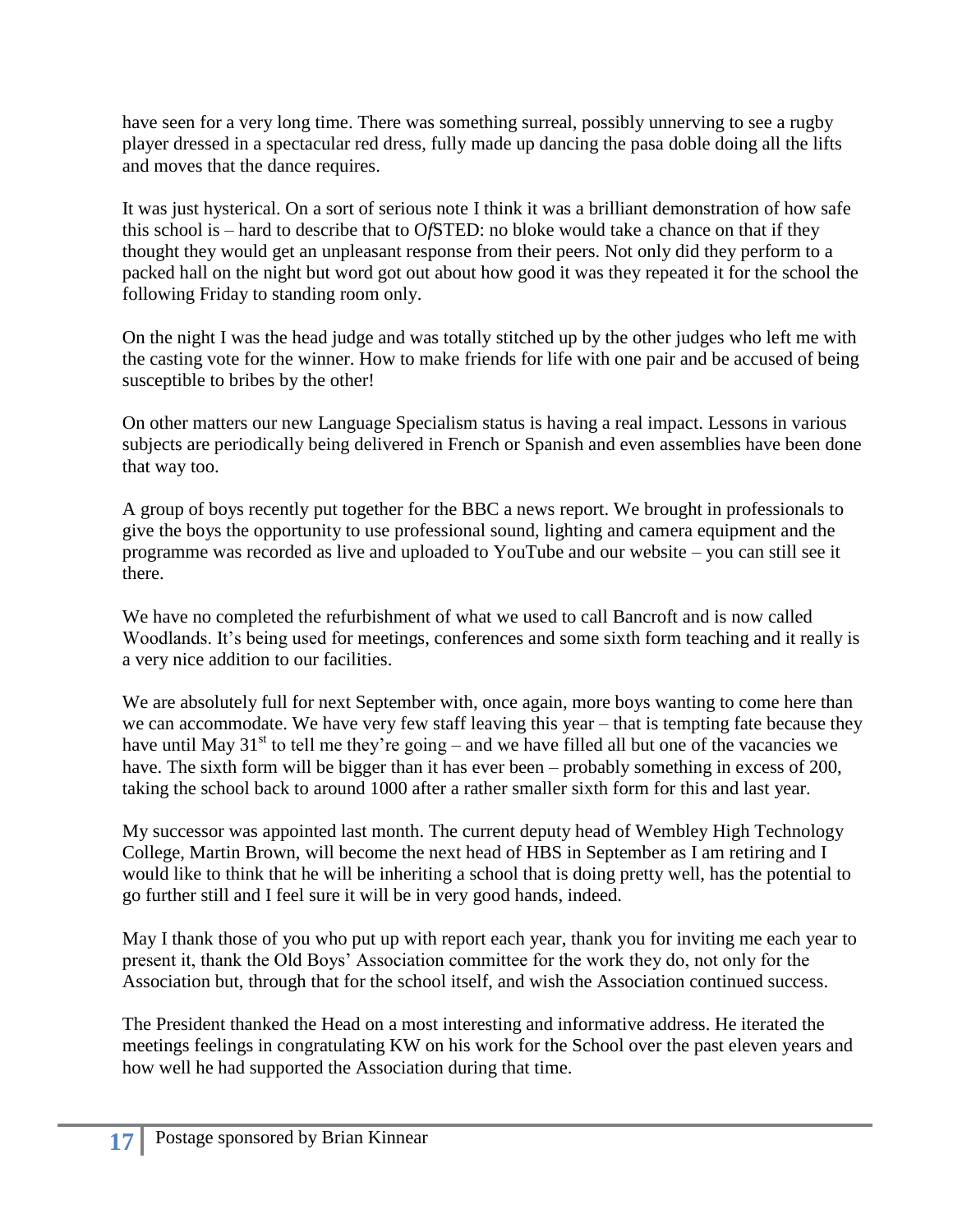- **9. Any other business.** D.A. Brown wondered whether the Committee could look into having the old school photos put onto the web site. DS stated that there was an issue with the website regarding payment for content. PH would look into it during the year ahead.
- **10. Close of meeting.** There being no further business the meeting closed at 6.48pm.

Date: 2nd April 2011 Signed ………………………………………………President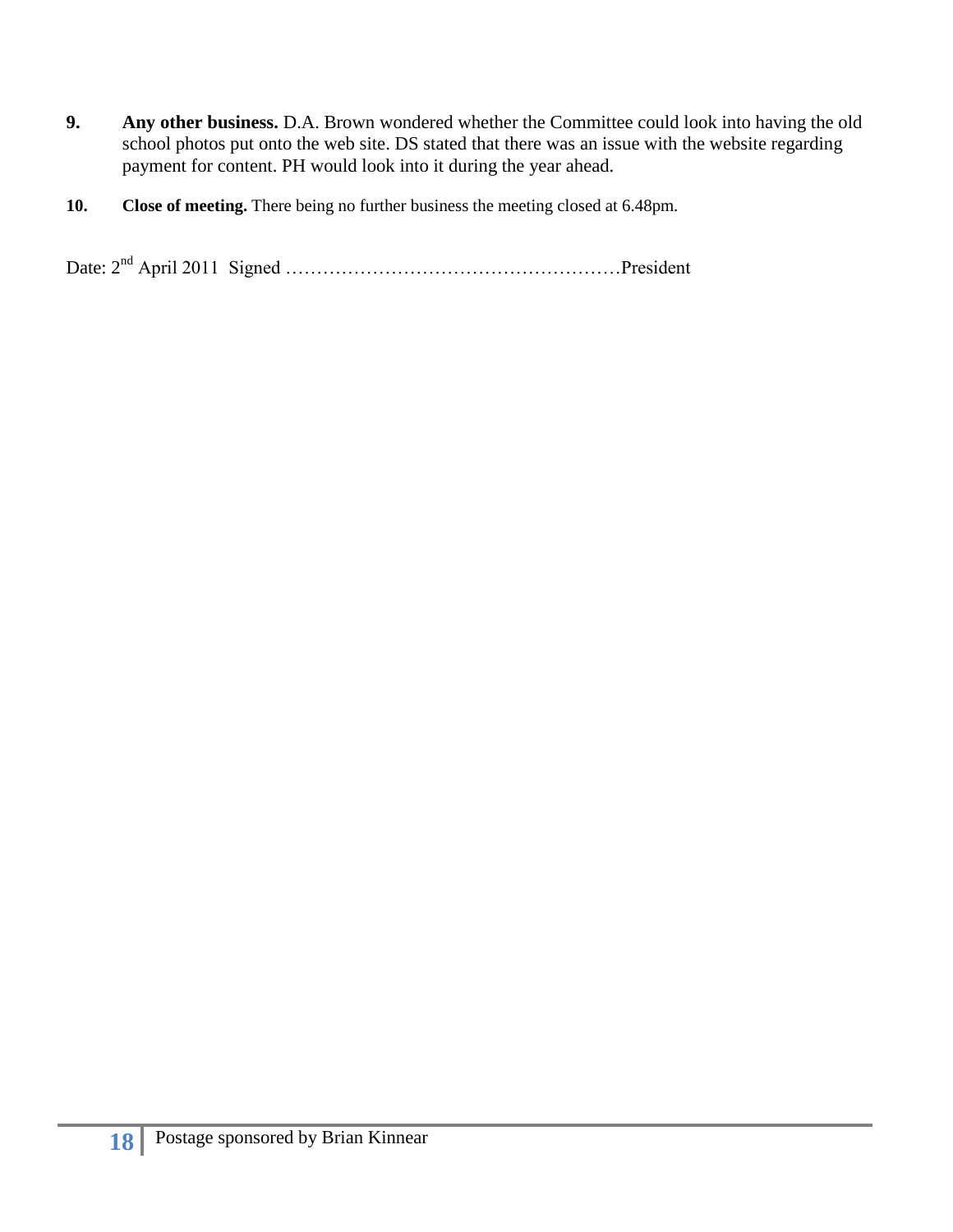# **Annual Dinner**

**Saturday 2nd April 2011 at 7.45pm.**

**Meet in Main School Library 6.45pm. onwards**

## **MENU**

**Romany Thick Vegetable Soup Dinner Roll and Butter**

**Roast Turkey with Sausage and Stuffing Fresh Vegetables in Season**

**Blackberry and Apple Pie**

**Cheese and Biscuits**

**Coffee or Tea and Mints**

**Licensed Bar**

# *Toast List* **THE QUEEN**

**Welcome** by the President Tony Buckland(1963)

## **THE ASSOCIATION**

**The Headteacher** Martin Brown

**Reply** by the President

## **THE SCHOOL**

Craig Hunter (1979)

**Reply** by the Head of School Lewis Carmody

## **ABSENT FRIENDS**

**The President**

**There will be a raffle in aid of a Local Charity**

### **Price of Tickets is £24.00**

**Dress is Jacket and Tie**